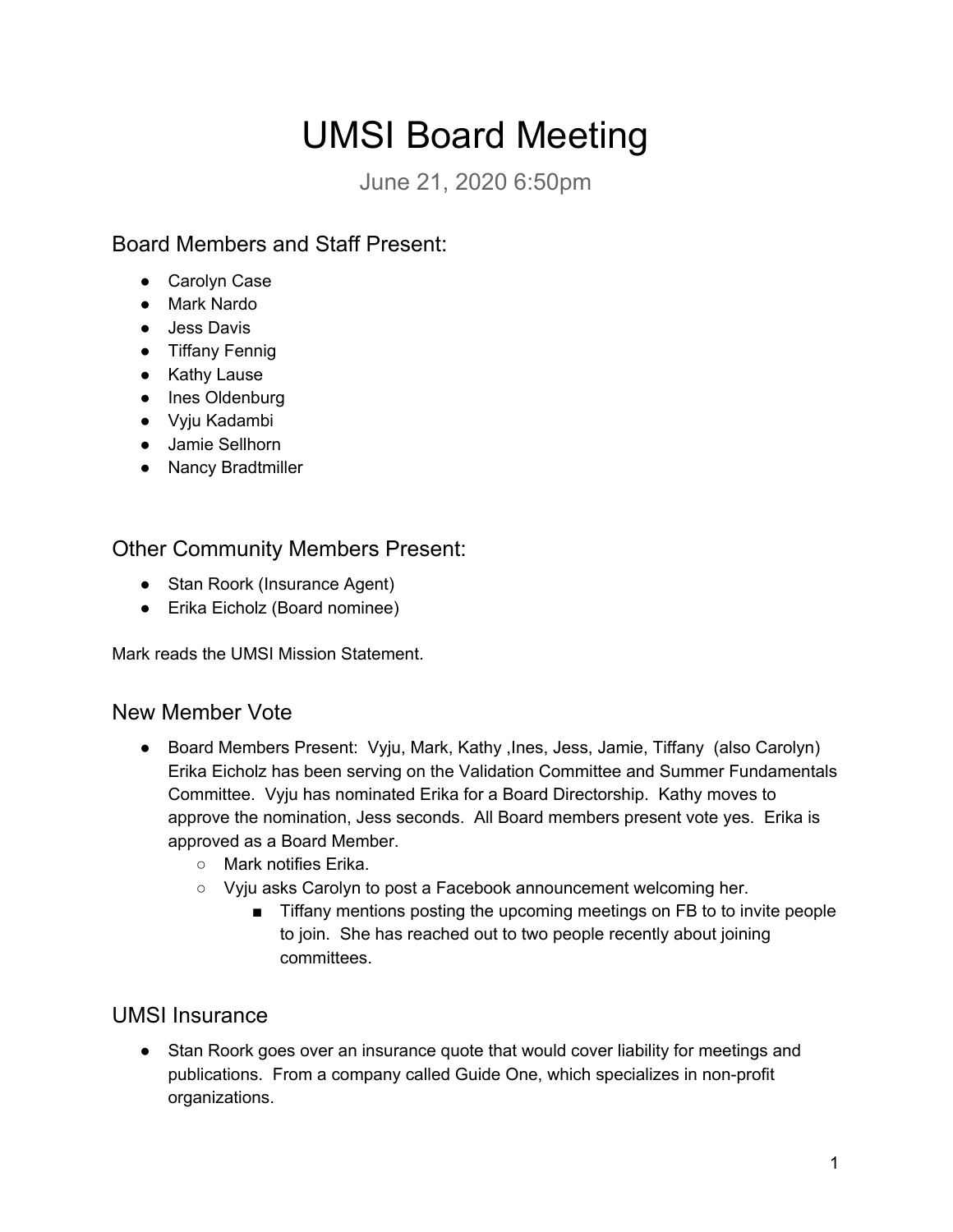- Covers Directors/Officers liability (just this coverage is over \$800)
- Covering events, validation, etc...
- Cost is \$1350 per year
- We discuss adding an auto liability rider for those traveling on behalf of UMSI (not currently covered in this quote)
- Event cancellation not covered, and this type of coverage is typically purchased "by event"
- Stan suggests adding a vendor section to website and charging more (suggests \$250) to be on that site, then give them a table at events for free included.
- Stan will send more information on this policy to Carolyn, and she will send out to the board. Board will vote at next meeting.
- Stan mentions that Validation is the highest liability activity of UMSI.
	- Ines mentions maybe some of the expense may need rolled into Validation fees.
- $\circ$  We discuss that the quote seems expensive, and we will seek at least one comparable quote.
	- Vyju suggests we ask other state organizations who they use, and she will help do this communication.

#### Treasurer's Report

- Kathy will send the Quickbook reports.
- Deposited received checks (including a new membership).
	- May be more checks in the mail waiting for Kathy.
- Kathy asks about our hopefully upcoming grant and wonders about the amount and timing of that deposit.
	- Mark and Carolyn say that we should have a final answer from Dekko in July.

## Operations Manager Report

- Vote on OM Reporting Structure for Boards Members and Meetings
	- Carolyn will come up with a monthly summary report that will be sent to all Board members vs. weekly reports.
		- Vyju motioned to approve monthly reports, Kathy seconded, and it was approved unanimously.
- Vote on OM Title Change
	- Vyju proposes that Carolyn's title of "Operations Manager" is changed to "Executive Director".
		- Board members discuss.
		- Jess moves to approve the change, Tiffany seconded, approved unanimously.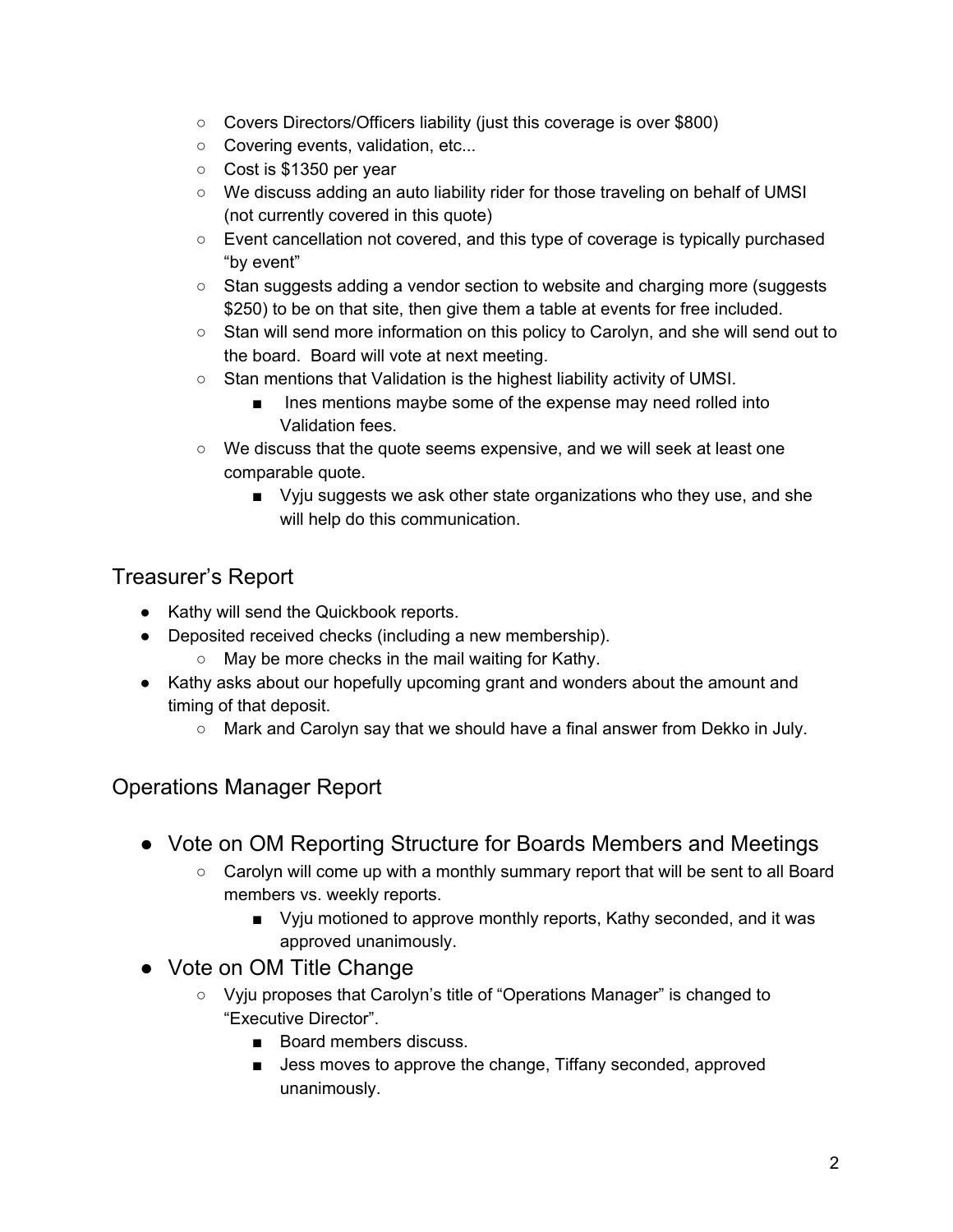- Discussion to move to Consent Agenda
	- would include minutes from previous months
	- We discuss the responsibility Board Members would have to read the information thoroughly before each board meeting.
		- Kathy suggests the governance committee make sure this responsibility is clearly articulated in the Board Member Responsibility documents.
		- Mark reads excerpts from these documents, and Board decides that reading the documents is covered by current verbiage.
			- Vyju moves to move to a consent agenda, Kathy seconds, approved unanimously.

# Other Committee Updates

- Governance Committee Action Plan Approval
	- Board members will read by Wednesday for an email vote regarding approval of the Governance Committee action plan.
- Committee Charter Template and Outline Approval
	- Link to Committee Charter Template: [Committee](https://docs.google.com/document/d/1OSrenpshs2HNh3kkeCBgdgso4utbbyEAdG6GnK2JHko/edit?usp=sharing) Charter Template
		- Board agrees to use the charter template.
	- Link to Committee Outline: [Committee](https://docs.google.com/document/d/1jUuP5SnlH7Bugtb3Qg49xOFBLGdWX_ctc_33mwh3ZC4/edit?usp=sharing) Structure Rough Draft
		- No Board members voice concerns about the outline; the committee will move forward with this format.
- Fall Conference Committee
	- $\circ$  Committee recommends that the Fall conference be planned as a virtual event.
	- Group discusses profitability possibilities for a virtual event.
	- Mark asks about virtual Summer Fundamentals registration so far. Carolyn says we won't really know until July.
		- Kathy makes a motion to move the fall conference online, Tiffany seconds the motion. Approves unanimously.

# Board Meeting Attendance Policy Review

● Tabled for next month

## Next meeting: – Dates/Times

- July 19
- August 16
- September 20
- October 18
- November 15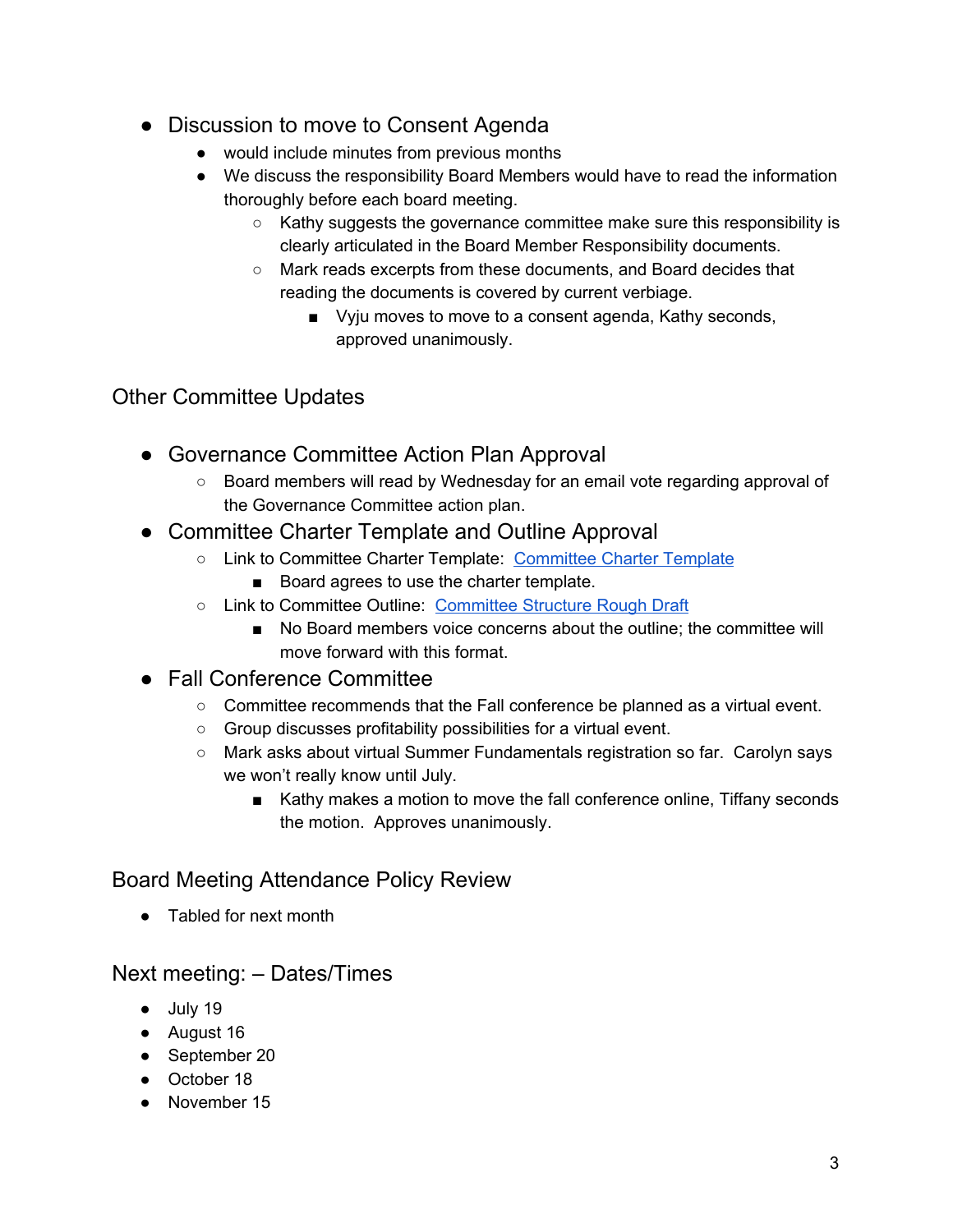Meeting adjourn – 8:40 PM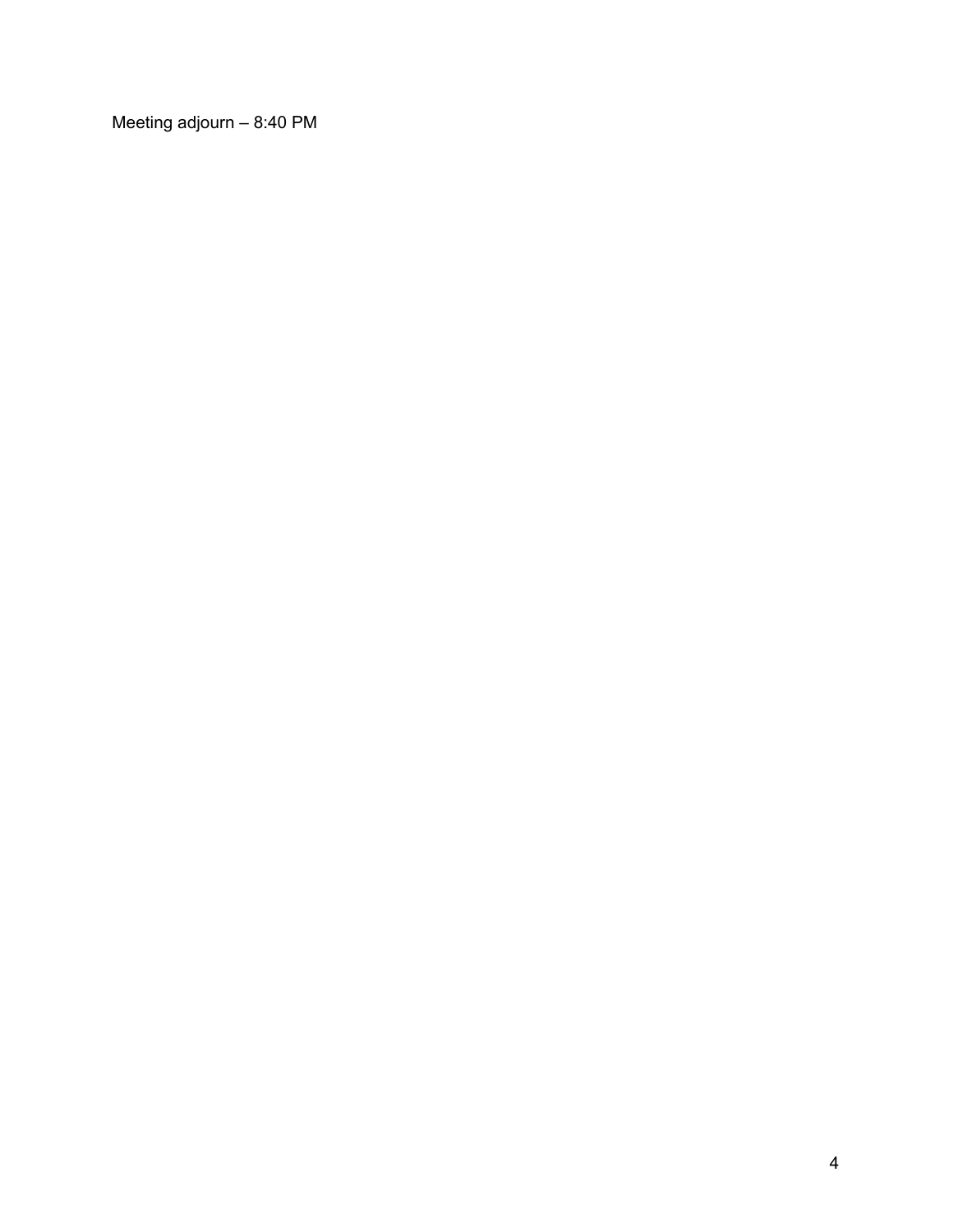# UNITED MONTESSORI SCHOOLS OF INDIANA

#### PROFIT AND LOSS

January 1 - June 21, 2020

|                            | <b>TOTAL</b>  |
|----------------------------|---------------|
| Income                     |               |
| Sales                      | 2,480.00      |
| <b>Total Income</b>        | \$2,480.00    |
| <b>GROSS PROFIT</b>        | \$2,480.00    |
| Expenses                   |               |
| Advertising/Promotional    | 732.00        |
| Bank Charges & Fees        | 25.00         |
| Contractors                | 2,882.00      |
| Meals & Entertainment      | 454.45        |
| Office Supplies & Software | 135.00        |
| <b>Total Expenses</b>      | \$4,228.45    |
| <b>NET INCOME</b>          | $$ -1,748.45$ |